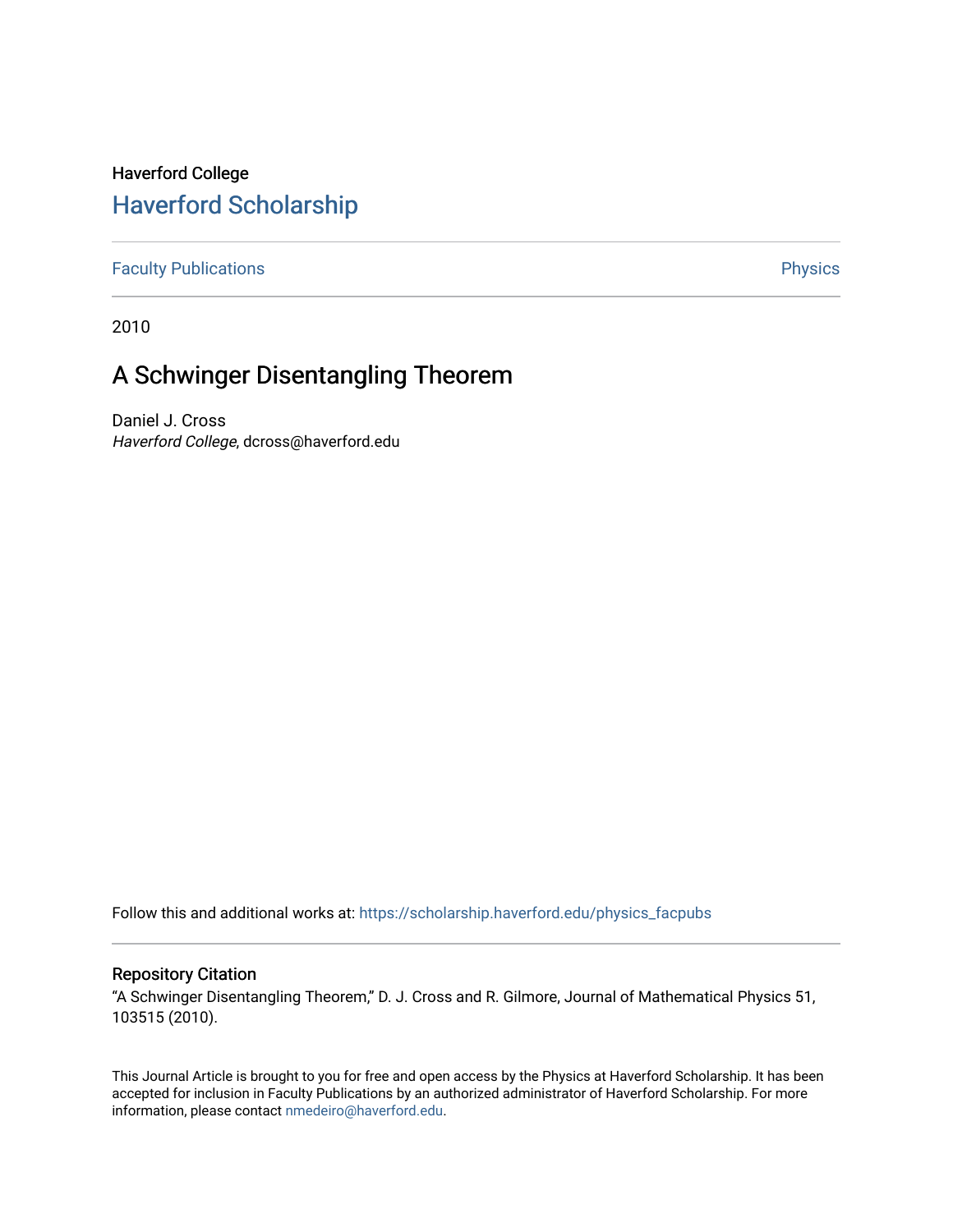## **[A Schwinger disentangling theorem](http://dx.doi.org/10.1063/1.3501027)**

D[a](#page-1-0)niel J. Cross<sup>a)</sup> and Robert Gilmore

*Department of Physics, Drexel University, Philadelphia, Pennsylvania 19104, USA*

(Received 19 April 2010; accepted 22 September 2010; published online 18 October 2010)

Baker–Campbell–Hausdorff formulas are exceedingly useful for disentangling operators so that they may be more easily evaluated on particular states. We present such a disentangling theorem for general bilinear and linear combinations of multiple boson creation and annihilation operators. This work generalizes a classical result of Schwinger. © *2010 American Institute of Physics.* doi[:10.1063/1.3501027](http://dx.doi.org/10.1063/1.3501027)

In a classic work,<sup>[1](#page-5-0)</sup> Schwinger calculates the expectation value,

$$
\langle \Psi_0 | e^{A(a,b)} e^{B(a^\dagger, b^\dagger)} | \Psi_0 \rangle = \det(I_m + BA)^{-1}.
$$
 (1)

<span id="page-1-1"></span>Here, *A* and *B* are  $m \times m$  skew-symmetric matrices, the *m* operators  $a^{\dagger}$  and  $b^{\dagger}$  are independent boson creation operators, the *m* operators *a* and *b* are independent boson annihilation operators,  $|\Psi_0\rangle$  is the ground state, and  $A(a,b) \equiv a^\top Ab = A_{ij}a_ib_j$  and similarly for  $B(a^\dagger, b^\dagger)$ . The sets of operators *a* and *b* mutually commute, and each set obeys the commutation relations  $[a_\mu, a_\nu^\dagger]$  $=\delta_{\mu\nu}$ . For *m*=1, the usual angular momentum operators are recovered by *J*<sub>+</sub>= $a^{\dagger}b$ , *J*<sub>−</sub>= $b^{\dagger}a$ , and  $J_3 = (a^{\dagger}a - b^{\dagger}b)/2.$ 

Recently, Viskov<sup>[2,](#page-5-1)[3](#page-5-2)</sup> extended Schwinger's result, interpreting it in terms of differential operators acting on the constant function 1. In this paper we generalize both Schwinger and Viskov's results by proving a general operator disentangling theorem using a matrix Baker–Campbell– Hausdorff (BCH) approach.<sup>[4](#page-5-3)</sup> Theorem 1 proves this result for arbitrary bilinear combinations of creation and annihilation operators, a result obtained previously by Hong-yi<sup>[5](#page-5-4)</sup> using the technique of integration within an ordered product. Our main result, Theorem 2, extends Theorem 1 to additionally include arbitrary linear combinations of operators. Along the way we compute ground state expectation values and interpret our results in terms of differential operators in order to compare with Schwinger and Viskov, respectively.

Consider the following general bilinear combinations of creation and annihilation operators:

$$
\mathbf{N} = \frac{1}{2} N \{a^{\dagger}, a\}, \quad \mathbf{R} = R(a^{\dagger}, a^{\dagger}), \quad \text{and} \quad \mathbf{L} = L(a, a), \tag{2}
$$

<span id="page-1-2"></span>where *N*, *R*, and *L* are  $n \times n$  matrices, and  $N\{a^{\dagger}, a\} \equiv N(a^{\dagger}, a) + N(a, a^{\dagger})$ . The same letter signifies the operator and the associated matrix, the former being in bold. Without loss of generality *R* and *L* may be assumed symmetric. These bilinear operators generate a Lie algebra whose commutation relations may be derived from those of the underlying operators.

We generalize the operator appearing in Eq.  $(1)$  $(1)$  $(1)$  to

$$
Q = e^{L(a,a)} e^{R(a^\dagger, a^\dagger)}, \tag{3}
$$

which is represented by the expression exp **L** exp **R**. This operator is antinormally ordered, meaning that the raising operations act before the lowering operations. A BCH formula may be used to

0022-2488/2010/51(10)/103515/5/\$30.00

/103515/5/\$30.00 © 2010 American Institute of Physics **51**, 103515-1

<span id="page-1-0"></span>a)Present address: Department of Physics, Bryn Mawr College, Bryn Mawr, Pennsylvania, 19010. Electronic mail: djcross@brynmawr.edu.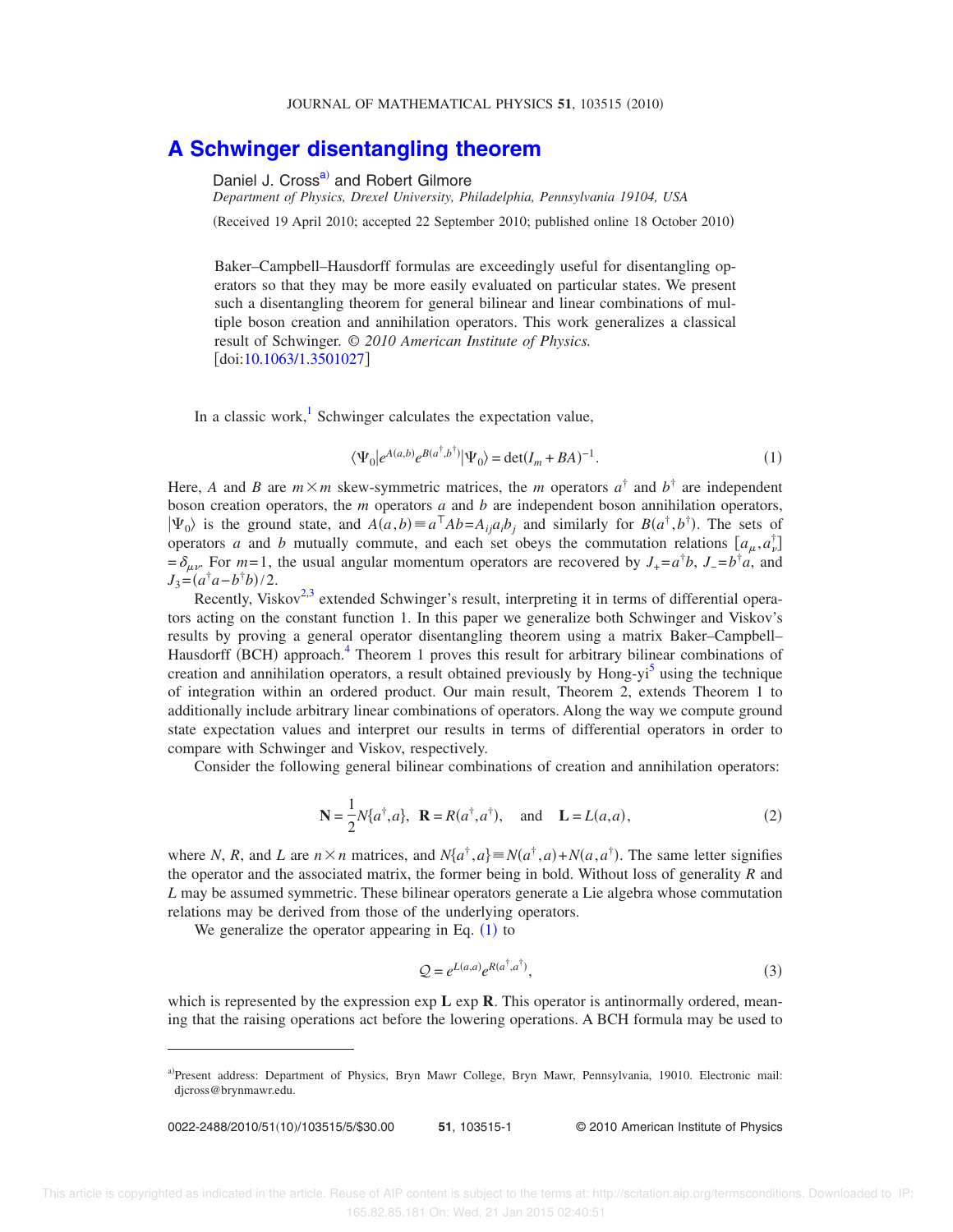103515-2 D. J. Cross and R. Gilmore J. Math. Phys. **51**, 103515 2010-

disentangle this operator, rewriting it in the normally ordered form  $\exp R' \exp N' \exp L'$ . This is most efficiently executed using a matrix representation of the algebra.<sup>[4](#page-5-3)</sup>

**Theorem 1:** With the above definitions,  $\exp L \exp R = \exp R' \exp N' \exp L'$ , where R'  $= RD_2'^{-1}$ ,  $L' = D_2'^{-1}L$ ,  $N' = -D_2'^{\top}$ , and  $D_2' = I_n - 4LR$ .

Proof: The general bilinear operator  $N + L + R$  may be mapped onto the  $2n \times 2n$  matrix,

$$
\begin{pmatrix} N & 2R \\ -2L & -N^{\mathsf{T}} \end{pmatrix}.
$$
 (4)

This mapping provides a faithful representation of the algebra of bilinear operators in terms of the defining matrix representation of the symplectic algebra  $\mathfrak{sp}(2n,\mathbb{R})$ . We now solve for the primed operators, which satisfy

$$
\exp\begin{pmatrix} 0 & 0 \\ -2L & 0 \end{pmatrix} \exp\begin{pmatrix} 0 & 2R \\ 0 & 0 \end{pmatrix} = \exp\begin{pmatrix} 0 & 2R' \\ 0 & 0 \end{pmatrix} \exp\begin{pmatrix} N' & 0 \\ 0 & -N' \end{pmatrix} \exp\begin{pmatrix} 0 & 0 \\ -2L' & 0 \end{pmatrix}.
$$
 (5)

The nilpotent operators are easily exponentiated. Writing  $D'_1 = \exp N'$  and  $D'_2 = (D'_1^T)^{-1}$ , we have

$$
\begin{pmatrix} I_n & 0 \\ -2L & I_n \end{pmatrix} \begin{pmatrix} I_n & 2R \\ 0 & I_n \end{pmatrix} = \begin{pmatrix} I_n & 2R' \\ 0 & I_n \end{pmatrix} \begin{pmatrix} D'_1 & 0 \\ 0 & D'_2 \end{pmatrix} \begin{pmatrix} I_n & 0 \\ -2L' & I_n \end{pmatrix},\tag{6}
$$

where  $I_n$  denotes the  $n \times n$  identity matrix. This yields

$$
\begin{pmatrix} I_n & 2R \\ -2L & I_n - 4LR \end{pmatrix} = \begin{pmatrix} D'_1 - 4R'D'_2L' & 2R'D'_2 \\ -2D'_2L' & D'_2 \end{pmatrix},
$$
(7)

<span id="page-2-0"></span>from which we easily obtain

$$
D_2' = I_n - 4LR \t R' = R D_2'^{-1}, \t (8)
$$

$$
D_1' = (I_n - 4RL)^{-1} \quad L' = D_2'^{-1}L. \tag{9}
$$

<span id="page-2-1"></span>We emphasize that these manipulations depend only on the algebraic properties of the operators and the group properties of their exponentials. These results do not depend at all on the invariant vector space on which these operators may act. $\circ$ 

As an immediate corollary, the ground state expectation value of the operator in the Hilbert space of number states is easily evaluated.

*Corollary 1: The ground-state expectation value of*  $\mathcal Q$  *is*  $\langle \Psi_0 | \mathcal Q | \Psi_0 \rangle = det(I_n - 4RL)^{-1/2}$ *.* 

*Proof:* The exponential of the lowering operator acts as the identity on  $|\Psi_0\rangle$ . Likewise, the exponential of the raising operator acts as the identity on  $\langle \Psi_0 |$ . Thus,

$$
\langle \Psi_0 | \mathcal{Q} | \Psi_0 \rangle = \langle \Psi_0 | \exp N' \{ a^\dagger, a \} | \Psi_0 \rangle, \tag{10}
$$

where  $N' = -\ln(I_n - 4RL)$ . The operator in the exponential may be normally ordered, yielding  $N'(a^{\dagger}, a)$ +tr  $N'/2$ . These two terms commute so they may be exponentiated separately. Since the first term is normally ordered, it acts as the identity on the ground state, while the second term is a scalar. The expectation value is just this scalar,

$$
\exp \text{ tr } N'/2 = \det(I_n - 4RL)^{-1/2}.
$$
 (11)

 $\Box$ 

To compare with Schwinger's result, Eq. ([1](#page-1-1)), set  $n=2m$ , rewrite the bilinear form  $A_{ij}a_ib_j$  by relabeling  $b_j \rightarrow a_{j+m}$ , and similarly changing the second index of *A*. This new *A* has a block structure where only the upper right block is nonzero. This should correspond to the matrix *L*, except that it is not symmetric. It may be symmetrized by setting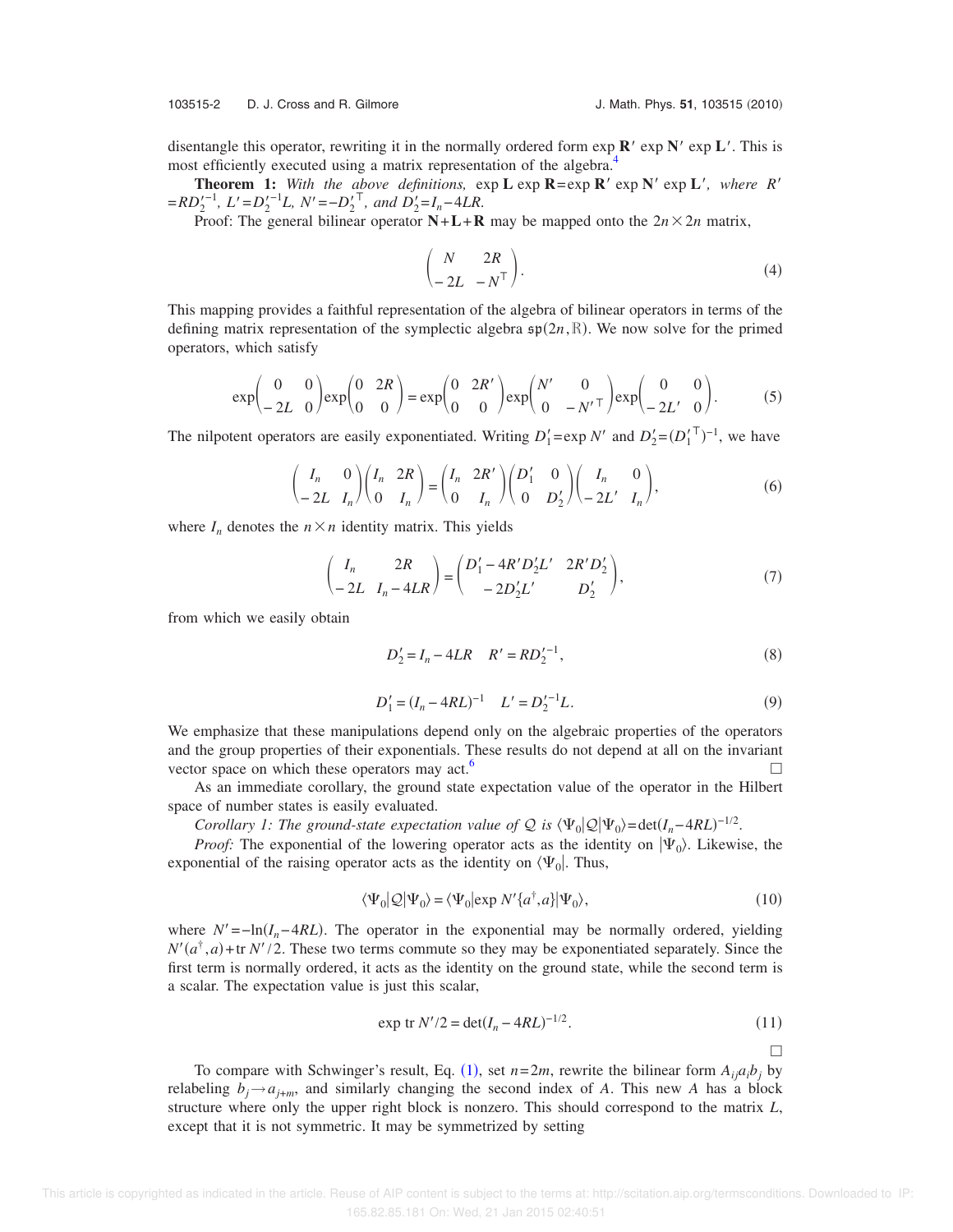103515-3 A Schwinger disentangling theorem

J. Math. Phys. 51, 103515 (2010)

$$
L = \frac{1}{2} \begin{pmatrix} 0 & A \\ A^{\top} & 0 \end{pmatrix} . \tag{12}
$$

Define *R* in terms of *B* in the same way. Then, since

$$
(I_{2m} - 4RL) = \begin{pmatrix} I_m - BA^\top & 0 \\ 0 & I_m - B^\top A \end{pmatrix},
$$
\n(13)

<span id="page-3-0"></span>the expectation value is

$$
(\det(I_m - BA^\top)\det(I_m - B^\top A))^{-1/2} = \det(I_m - BA^\top)^{-1}.
$$
 (14)

If we now assume that *A* and *B* are antisymmetric  $(A^T = -A)$ , then this immediately yields Schwinger's result. Note that Eq.  $(14)$  $(14)$  $(14)$  is valid for arbitrary *A* and *B*.

We may also evaluate the operator Q on the ground state  $|\Psi_0\rangle$ . *Corollary 2:*  $Q|\Psi_0\rangle = \det(C)e^{CB(a^{\dagger},b^{\dagger})}|\Psi_0\rangle$ , where  $C = (I_m - BA^{\dagger})^{-1}$ .

*Proof:* With the operator Q normally ordered, we obtain

$$
e^{R'(a^{\dagger},a^{\dagger})}e^{\text{tr }N'/2}e^{N'(a^{\dagger},a)}e^{L'(a,a)}|\Psi_0\rangle, \qquad (15)
$$

$$
=e^{\operatorname{tr} N'/2}e^{R'(a^{\dagger},a^{\dagger})}|\Psi_0\rangle,\tag{16}
$$

$$
= \det(I_n - 4RL)^{-1/2} e^{R(I_n - 4LR)^{-1}(a^\dagger, a^\dagger)} |\Psi_0\rangle.
$$
 (17)

<span id="page-3-2"></span>If we set  $n=2m$ , use the two sets of operators *a* and *b*, and express *L* and *R* in terms of *A* and *B* as before, then with the help of the matrix identity  $X(I - YX)^{-1} = (I - XY)^{-1}X$  this state becomes

$$
\det(C)e^{CB(a^\dagger, b^\dagger)}|\Psi_0\rangle,\tag{18}
$$

 $\Box$ 

<span id="page-3-1"></span>where  $C = (I_m - BA^{\top})^{-1}$ . The contract of the contract of the contract of  $\Box$ 

Viskov<sup>[2](#page-5-1)</sup> interprets Eq. ([1](#page-1-1)) in the following way. Replace the Hilbert space operator with a differential operator  $\tilde{Q}$  through the replacements  $a_i^{\dagger} \rightarrow x_i$ ,  $b_i^{\dagger} \rightarrow y_i$ ,  $a_i \rightarrow \partial_{x_i}$ , and  $b_i \rightarrow \partial_{y_i}$ . Then have  $\tilde{Q}$  act on the constant function 1 and evaluate the result at *x*=*y*=0. After these replacements, Schwinger's result becomes

$$
\tilde{Q}1\big|_{0} = e^{A(\partial_{x}, \partial_{y})} e^{B(x, y)} 1\big|_{0} = \det(I_m + BA)^{-1},
$$
\n(19)

where the notation indicates that the expression is to be evaluated at  $x=y=0$ . We note that acting on 1 with this operator is equivalent to operating on  $|\Psi_0\rangle$  in Schwinger's case, and that evaluating at  $x=y=0$  is equivalent to operating on  $\langle \Psi_0 |$ .

Viskov uses analytical methods to generalize this result by removing the evaluation at zero and letting *A* and *B* be arbitrary. He finds

$$
e^{A(\partial_x, \partial_y)} e^{B(x,y)} = \det(C) e^{CB(x,y)}, \tag{20}
$$

<span id="page-3-3"></span>where  $C = (I_m - BA^\top)^{-1}$ . Notice that this is precisely Eq. ([18](#page-3-1)) with the replacements  $a^\dagger \rightarrow x$ ,  $b^\dagger$  $\rightarrow$  *y*, and  $|\Psi_0\rangle$   $\rightarrow$  1.

Our present result generalizes Viskov's. We have the general bilinear differential operator

$$
\widetilde{Q} = e^{L(\partial_x, \partial_x)} e^{R(x, x)}.
$$
\n(21)

Since *x* and  $\partial_x$  obey the same commutation relations as  $a^{\dagger}$  and  $a, \tilde{Q}$  may be disentangled in exactly the same way as before. The action of  $\tilde{Q}$  on 1 is therefore given by Eq. ([17](#page-3-2)) by making the replacements  $a^{\dagger} \rightarrow x$  and  $|\Psi_0\rangle \rightarrow 1$ . As mentioned previously, Viskov's result is recovered from the special case of Eq.  $(18)$  $(18)$  $(18)$  through the same replacements.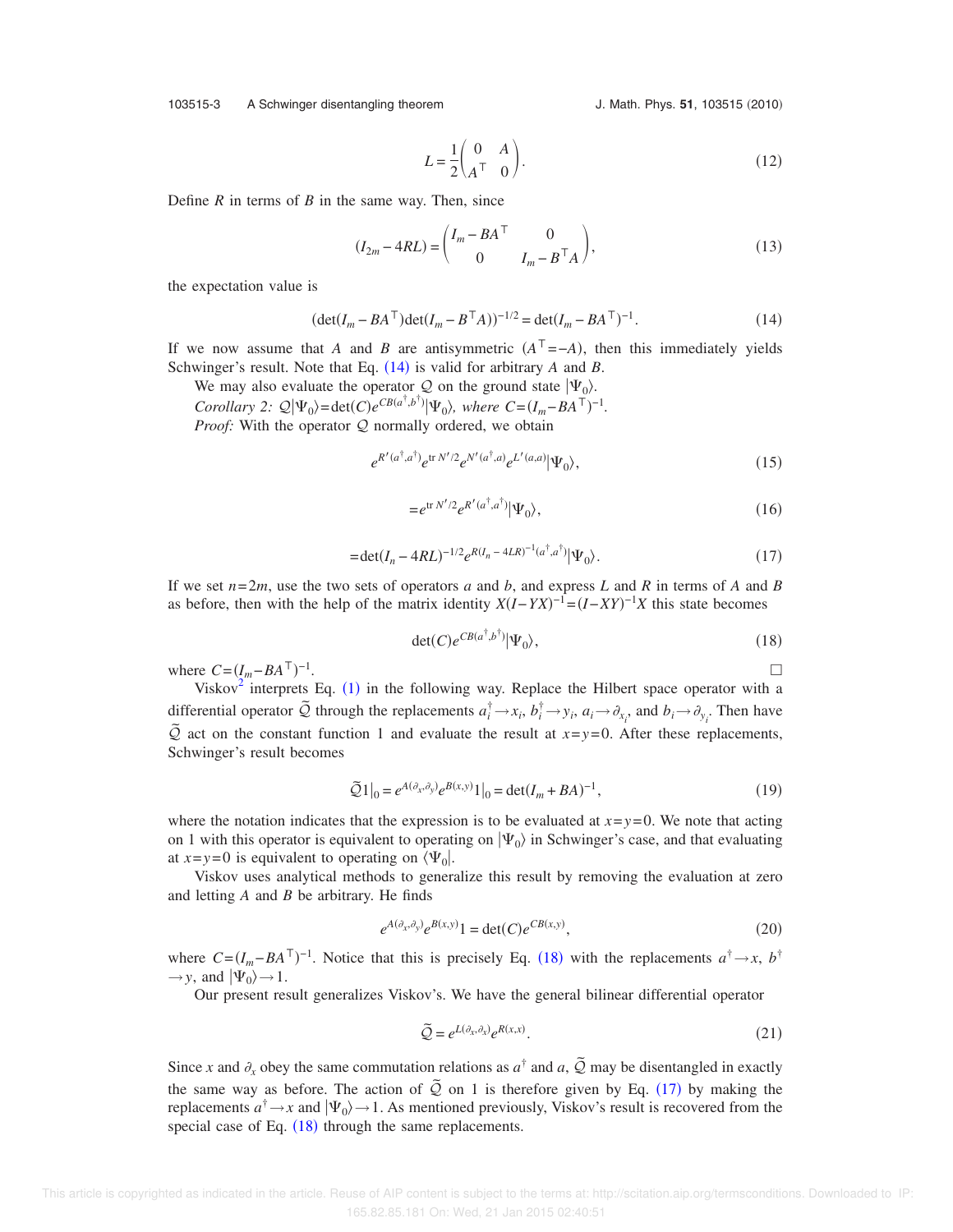103515-4 D. J. Cross and R. Gilmore J. Math. Phys. **51**, 103515 2010-

Schwinger<sup>[1](#page-1-1)</sup> generalized the expectation value of Eq.  $(1)$  to include linear combinations of creation and annihilation operators. If we define the new operator

$$
Q = e^{A(a,b) + \alpha(a) + \alpha'(b)} e^{B(a^{\dagger},b^{\dagger}) + \beta(a^{\dagger}) + \beta'(b^{\dagger})},
$$
\n(22)

<span id="page-4-0"></span>where  $\alpha(a) \equiv \alpha_i a_i$ , then Schwinger showed that

$$
\langle \Psi_0 | \mathcal{Q} | \Psi_0 \rangle = \det(C) e^{C(\alpha + \alpha', \beta + \beta')}, \tag{23}
$$

where  $C = (I_m + BA)^{-1}$  and  $C(\alpha + \alpha', \beta + \beta') = C_{ij}(\alpha_i + \alpha'_i)(\beta_j + \beta'_j)$ . We keep the same definitions of Eq. ([2](#page-1-2)) for the bilinear operators and introduce the linear operators  $\mathbf{l} = l(a)$  and  $\mathbf{r} = r(b^{\dagger})$ , as well as the multiple of identity operator  $\delta = \delta I$ ,  $\delta \in \mathbb{C}$ . We now prove our main disentangling result.

**Theorem 2:**  $exp(\mathbf{L}+\mathbf{I})exp(\mathbf{R}+\mathbf{r})=exp(\mathbf{R}'+\mathbf{r}')exp(\mathbf{N}'+\delta')exp(\mathbf{L}'+\mathbf{I}'),$  where  $R', L',$  and  $N'$ *are just as in Theorem 1, Eqs. [\(8\)](#page-2-0) and [\(9\),](#page-2-1) and*

$$
r' = D'_1(r + 2R^{\top}l),
$$
\n(24)

$$
l' = D_2'^{-1}(l + 2Lr),\tag{25}
$$

$$
2\delta' = (r^{\top} + 2l^{\top}R)D_2'^{-1}(l + 2Lr) + l^{\top}r.
$$
 (26)

<span id="page-4-1"></span>*Proof:* The general operator  $N + L + R + l + r + \delta$  may be mapped onto the  $2(n+1) \times 2(n+1)$ matrix,

$$
\begin{pmatrix}\n0 & l^{T} & r^{T} & -2\delta \\
0 & N & 2R & -r \\
0 & -2L & -N^{T} & l \\
0 & 0 & 0 & 0\n\end{pmatrix}.
$$
\n(27)

The operator  $exp(L+1)exp(R+r)$  may be put into the normally ordered form following the same procedure as in the purely bilinear case. The details are left to the reader.  $\Box$ 

We immediately obtain the ground state expectation value.

*Corollary 3:*  $\langle \Psi_0 | \mathcal{Q} | \Psi_0 \rangle = \det(I_n - 4RL)^{-1/2} e^{\delta'}$ .

We want to compare this result with Eq.  $(23)$  $(23)$  $(23)$ . First, note that with the help of the matrix identity  $X(I - YX)^{-1}Y = (I - XY)^{-1} - I$  the number  $\delta'$  may be rewritten as the quadratic form,

$$
D_1'(l,r) + RD_1'^{\top}(l,l) + D_1'^{\top}L(r,r).
$$
 (28)

Here,  $D'_1(l,r) = (D'_1)_{ij}l_ir_j$ , and similarly for the other terms. To compare with Eq. ([23](#page-4-0)), set  $n=2m$ , write L and R in terms of A and B, and write  $l = (\alpha, \alpha') = (\alpha_1, \alpha_2, \dots, \alpha_m, \alpha_1', \alpha_2', \dots, \alpha_m')$ , and similarly write  $r = (\beta, \beta')$ . If we assume that both *A* and *B* are antisymmetric, then the matrices  $RD_1^{\prime \top}$  and  $D_1^{\prime \top}L$  are also antisymmetric and their corresponding quadratic forms vanish. The remaining quadratic form becomes

$$
C(\alpha, \beta) + C(\alpha', \beta') = C(\alpha + \alpha', \beta + \beta'),
$$
\n(29)

with  $C = (I_m + BA)^{-1}$ . Since we already established that under these assumptions  $det(I_{2m})$  $-4RL$ <sup> $-1/2$ </sup> = det *C*, we are done.

Again, we evaluate Q on the ground state  $|\Psi_0\rangle$ .

 $Corollary 4: \mathcal{Q}|\Psi_0\rangle = e^{\text{tr }N'/2+\delta'}e^{R(I_n-4LR)^{-1}(a^{\dagger},a^{\dagger})}e^{(I_n-4RL)^{-1}(r+2RI)(a^{\dagger})}|\Psi_0\rangle.$ 

If we again set  $n=2m$  and write L and R in terms of antisymmetric A and B, this state becomes

$$
\det(C)e^{CB(a^{\dagger},b^{\dagger})}e^{C(\alpha+\alpha',\beta+\beta')}e^{(C\beta+CB\alpha')(a^{\dagger})}e^{(C\beta'-CB\alpha)(b^{\dagger})}|\Psi_0\rangle,\tag{30}
$$

and  $C = (I_m + BA)^{-1}$ .